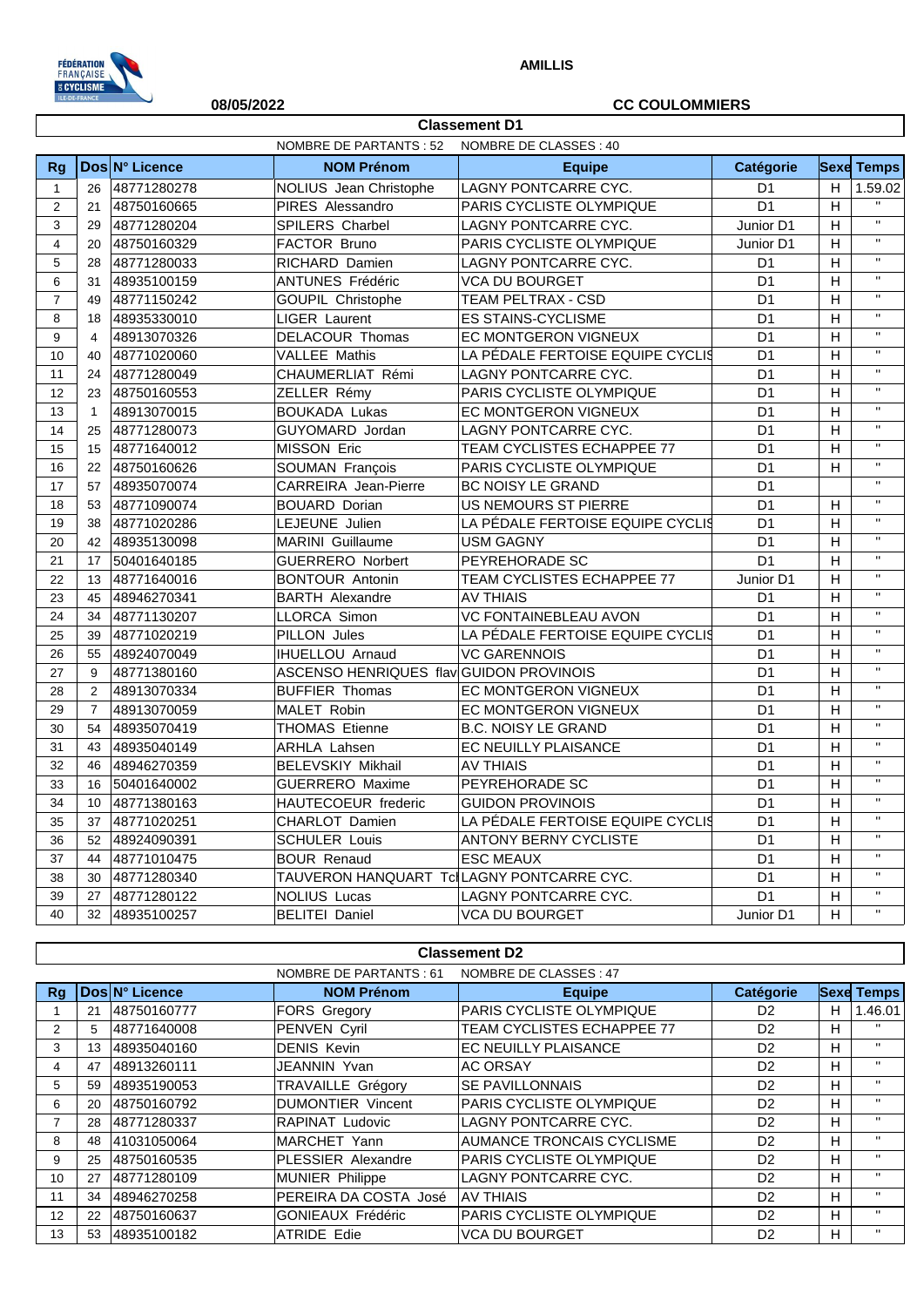| 14 | 18             | 48750160060 | <b>BIALE Valentin</b>                     | PARIS CYCLISTE OLYMPIQUE          | D <sub>2</sub>  | H | $\mathbf{H}$            |
|----|----------------|-------------|-------------------------------------------|-----------------------------------|-----------------|---|-------------------------|
| 15 | 43             | 48771150256 | GALVAING Damien                           | TEAM PELTRAX - CSD                | D <sub>2</sub>  | H | $\mathbf{H}$            |
| 16 | 15             | 48924080203 | <b>VIALETTES Charles</b>                  | A. C. B. B.                       | D <sub>2</sub>  | H | $\mathbf{H}$            |
| 17 | $\mathbf{1}$   | 48913070148 | POISSON Emmanuel                          | EC MONTGERON VIGNEUX              | D <sub>2</sub>  | H | $\mathbf{H}$            |
| 18 | 11             | 48935040162 | <b>BEAUFOUR Bastien</b>                   | <b>EC NEUILLY PLAISANCE</b>       | D <sub>2</sub>  | H | $\mathbf{H}$            |
| 19 | 41             | 48771150247 | <b>CHANTREL Stephane</b>                  | <b>TEAM PELTRAX - CSD</b>         | D <sub>2</sub>  | H | $\mathbf{H}$            |
| 20 | 30             | 44371040118 | <b>SCHINELLA Denis</b>                    | <b>SC STE MAURE</b>               | D <sub>2</sub>  | H | $\mathbf{H}$            |
| 21 | 38             | 48771490044 | <b>CHERRIER Olivier</b>                   | <b>SC GRETZ TOURNAN</b>           | D <sub>2</sub>  | H | $\mathbf{H}$            |
| 22 | 29             | 48771050025 | <b>MERET</b> Jean Philippe                | MELUN CYCL. ORGANISATION          | D <sub>2</sub>  | H | $\overline{\mathbf{u}}$ |
| 23 | 39             | 48771490037 | <b>GABRIEL Jean Marc</b>                  | <b>SC GRETZ TOURNAN</b>           | D <sub>2</sub>  | H | $\mathbf{H}$            |
| 24 | $\overline{7}$ | 48771640005 | SIBLET Sébastien                          | TEAM CYCLISTES ECHAPPEE 77        | D <sub>2</sub>  | H | $\mathbf{H}$            |
| 25 | 55             | 48935190027 | DROUIN Jérôme                             | SE PAVILLONNAIS                   | D <sub>2</sub>  | H | $\mathbf{H}$            |
| 26 | 31             | 48946080008 | CITA Franck                               | <b>TROPIKANA</b>                  | D <sub>2</sub>  | H | $\mathbf{H}$            |
| 27 | 54             | 48935070494 | MONTOYA RESTREPO Jhor B.C. NOISY LE GRAND |                                   | D <sub>2</sub>  | H | $\mathbf{H}$            |
| 28 | 57             | 48935190046 | <b>GUARY Eddy</b>                         | <b>SE PAVILLONNAIS</b>            | D <sub>2</sub>  | H | $\mathbf{H}$            |
| 29 | 17             | 48771080133 | QUIRICI Yoan                              | AS CHELLES                        | $\overline{D2}$ | H | $\overline{u}$          |
| 30 | 42             | 48771150272 | DOUCET Christophe                         | <b>TEAM PELTRAX - CSD</b>         | D <sub>2</sub>  | H | $\mathbf{H}$            |
| 31 | 19             | 48750160851 | DUGUE MAXIME                              | PARIS CYCLISTE OLYMPIQUE          | D <sub>2</sub>  | H | $\mathbf{H}$            |
| 32 | 14             | 48935040161 | <b>DENIS Steve</b>                        | EC NEUILLY PLAISANCE              | D <sub>2</sub>  | H | $\mathbf{H}$            |
| 33 | 12             | 48935040019 | DELCROIX Sébastien                        | EC NEUILLY PLAISANCE              | D <sub>2</sub>  | H | $\mathbf{H}$            |
| 34 | 61             | 48771490058 | <b>GUILLAUME Julien</b>                   | <b>SC GRETZ TOURNAN</b>           | D <sub>2</sub>  | M | $\mathbf{H}$            |
| 35 | 60             | 48935190052 | TRAVAILLE Arnaud                          | SE PAVILLONNAIS                   | D <sub>2</sub>  | H | $\mathbf{H}$            |
| 36 | 36             | 47020530050 | <b>BUCHARD Yan</b>                        | VC CHATEAU THIERRY METROPOLE      | D <sub>2</sub>  | H | $\mathbf{H}$            |
| 37 | $\overline{2}$ | 48913070330 | <b>REMY Jean Charles</b>                  | EC MONTGERON VIGNEUX              | D <sub>2</sub>  | H | $\mathbf{H}$            |
| 38 | 44             | 48771150151 | <b>WETZSTEIN Laurent</b>                  | <b>TEAM PELTRAX - CSD</b>         | D <sub>2</sub>  | H | $\mathbf{H}$            |
| 39 | 46             | 42890130034 | <b>MEUNIER Christophe</b>                 | <b>VELO CENTRE YONNE</b>          | D <sub>2</sub>  | H | $\mathbf{H}$            |
| 40 | $\overline{4}$ | 48771640002 | HUBERT Stephane                           | <b>TEAM CYCLISTES ECHAPPEE 77</b> | D <sub>2</sub>  | H | $\mathbf{H}$            |
| 41 | 10             | 48771630007 | RIVOIRE Alban                             | TEAM ALLCYCLES VAL D'EUROPE       | D <sub>2</sub>  | H | $\mathbf{u}$            |
| 42 | 24             | 48750160855 | LÜTKEMEIER Henri                          | PARIS CYCLISTE OLYMPIQUE          | D <sub>2</sub>  | H | $\mathbf{H}$            |
| 43 | 9              | 48771630037 | DELAPLACE Ludovic                         | TEAM ALLCYCLES VAL D'EUROPE       | D <sub>2</sub>  | H | $\mathbf{H}$            |
| 44 | 40             | 48771150253 | <b>BOUCHER</b> Jean Michel                | <b>TEAM PELTRAX - CSD</b>         | D <sub>2</sub>  | H | $\mathbf{H}$            |
| 45 | 49             | 48935130329 | PAGES Wilfried                            | <b>USM GAGNY</b>                  | D <sub>2</sub>  | H | $\mathbf{H}$            |
| 46 | 26             | 48771280041 | DEWAELE Thomas                            | LAGNY PONTCARRE CYC.              | D <sub>2</sub>  | H | $\mathbf{H}$            |
| 47 | 45             | 42890130029 | <b>LUCAS Rodolphe</b>                     | <b>VELO CENTRE YONNE</b>          | D <sub>2</sub>  | H | $\mathbf{H}$            |

|                | טוסאפווו <del>כ</del> ווו ט |                |                          |                                  |                  |                |                   |  |  |  |  |
|----------------|-----------------------------|----------------|--------------------------|----------------------------------|------------------|----------------|-------------------|--|--|--|--|
|                |                             |                | NOMBRE DE PARTANTS : 66  | NOMBRE DE CLASSES : 54           |                  |                |                   |  |  |  |  |
| Rg             |                             | Dos N° Licence | <b>NOM Prénom</b>        | <b>Equipe</b>                    | Catégorie        |                | <b>Sexe Temps</b> |  |  |  |  |
| 1              | 33                          | 48771190026    | <b>GAUTHE Fabien</b>     | <b>CC COULOMMIERS</b>            | D <sub>3</sub>   | H              | 1.36.40           |  |  |  |  |
| $\overline{2}$ | 61                          | 48935190050    | VANDERHAEGEN Pascal      | <b>SE PAVILLONNAIS</b>           | D <sub>3</sub>   | $\overline{H}$ | $\mathbf{H}$      |  |  |  |  |
| 3              | 43                          | 42890130003    | DOURU Cyrille            | <b>VELO CENTRE YONNE</b>         | Arbitre Régional | H              | $\mathbf{H}$      |  |  |  |  |
| 4              | 13                          | 48771080037    | <b>BERTHIER Nicolas</b>  | AS CHELLES                       | D <sub>3</sub>   | H              | $\mathbf{H}$      |  |  |  |  |
| 5              | $\mathbf{1}$                | 48771020252    | <b>BARTLET Frédéric</b>  | LA PÉDALE FERTOISE EQUIPE CYCLIS | D <sub>3</sub>   | $\overline{H}$ | $\mathbf{H}$      |  |  |  |  |
| 6              | 50                          | 48771420038    | LEONARD Luc              | UCM VENEUX LES SABLONS           | D <sub>3</sub>   | H              | $\mathbf{H}$      |  |  |  |  |
| $\overline{7}$ | 36                          | 48771190158    | <b>USEL Thierry</b>      | <b>CC COULOMMIERS</b>            | D <sub>3</sub>   | H              | $\mathbf{H}$      |  |  |  |  |
| 8              | 21                          | 48935130192    | <b>GAULTIER Laurent</b>  | <b>USM GAGNY</b>                 | D <sub>3</sub>   | H              | $\mathbf{H}$      |  |  |  |  |
| 9              | 35                          | 48771190161    | RAOULT Yann              | <b>CC COULOMMIERS</b>            | D <sub>3</sub>   | H              | $\mathbf{H}$      |  |  |  |  |
| 10             | 54                          | 48771040252    | <b>BOULVEN Lionel</b>    | PEDALE COMBS LA VILLAISE         | D <sub>3</sub>   | H              | $\mathbf{H}$      |  |  |  |  |
| 11             | 11                          | 48771080142    | <b>BENICHON Gilles</b>   | AS CHELLES                       | D <sub>3</sub>   | $\overline{H}$ | $\mathbf{H}$      |  |  |  |  |
| 12             | 18                          | 48935040023    | LEPAGNEZ Henri           | EC NEUILLY PLAISANCE             | D <sub>3</sub>   | $\overline{H}$ | $\mathbf{H}$      |  |  |  |  |
| 13             | 51                          | 48946090007    | <b>ALVES Alain</b>       | AVENIR DU VAL DE MARNE           | D <sub>3</sub>   | H              | $\mathbf{H}$      |  |  |  |  |
| 14             | 58                          | 48935190058    | <b>GAVELLE Michel</b>    | <b>SE PAVILLONNAIS</b>           | D <sub>3</sub>   | H              | $\mathbf{H}$      |  |  |  |  |
| 15             | 67                          | 48750160727    | PIEDELOUP Fabien         | PARIS CYCLISTE OLYMPIQUE         | D <sub>3</sub>   | H              | $\mathbf{H}$      |  |  |  |  |
| 16             | 22                          | 48935130324    | <b>MARTORELL Laurent</b> | <b>USM GAGNY</b>                 | D <sub>3</sub>   | $\overline{H}$ | $\mathbf{H}$      |  |  |  |  |
| 17             | 31                          | 48946270067    | <b>GRIMBERT</b> François | <b>AV THIAIS</b>                 | D <sub>3</sub>   | H              | $\mathbf{H}$      |  |  |  |  |
| 18             | 30                          | 48946270325    | CHANTEUR José            | <b>AV THIAIS</b>                 | D <sub>3</sub>   | $\overline{H}$ | $\mathbf{H}$      |  |  |  |  |
| 19             | 23                          | 48935130340    | NOVO Marco               | <b>USM GAGNY</b>                 | D <sub>3</sub>   | $\overline{H}$ | $\mathbf{H}$      |  |  |  |  |
| 20             | 3                           | 48771020285    | <b>HORNN</b> Jean Pierre | LA PÉDALE FERTOISE EQUIPE CYCLIS | D <sub>3</sub>   | H              | $\mathbf{H}$      |  |  |  |  |
| 21             | 52                          | 47020970590    | STUMPF Fanny             | EC CHATEAU THIERRY               | D <sub>3</sub>   | D              | $\mathbf{H}$      |  |  |  |  |
| 22             | 45                          | 48771150124    | DE OLIVEIRA Carlos       | TEAM PELTRAX - CSD               | D <sub>3</sub>   | H              | $\overline{u}$    |  |  |  |  |
| 23             | 2                           | 48771020005    | <b>GOMES Pascal</b>      | LA PÉDALE FERTOISE EQUIPE CYCLIS | D <sub>3</sub>   | H              | $\mathbf{H}$      |  |  |  |  |
| 24             | 49                          | 48771050106    | MOREL BIRON Raphaël      | MELUN CYCL. ORGANISATION         | D <sub>3</sub>   | H              | $\mathbf{H}$      |  |  |  |  |
| 25             | 28                          | 48771280104    | CABRAS Antonio           | LAGNY PONTCARRE CYC.             | D <sub>3</sub>   | $\overline{H}$ | $\mathbf{H}$      |  |  |  |  |
| 26             | 15                          | 48771080009    | OILLIC Erwan             | AS CHELLES                       | D <sub>3</sub>   | $\overline{H}$ | $\mathbf{H}$      |  |  |  |  |
| 27             | 56                          | 48771430060    | <b>DELRIEU Benoit</b>    | <b>VELO CLUB DE TORCY</b>        | D <sub>3</sub>   | H              | $\mathbf{H}$      |  |  |  |  |
| 28             | 57                          | 48935190019    | <b>BARON Pascal</b>      | <b>SE PAVILLONNAIS</b>           | D <sub>3</sub>   | H              | $\mathbf{H}$      |  |  |  |  |
| 29             | 59                          | 48935190065    | <b>LEMAITRE Laurent</b>  | <b>SE PAVILLONNAIS</b>           | D <sub>3</sub>   | H              | $\mathbf{H}$      |  |  |  |  |
| 30             | 40                          | 48946080019    | ZONZON Thedy             | <b>TROPIKANA</b>                 | D <sub>3</sub>   | H              | $\overline{u}$    |  |  |  |  |
| 31             | 55                          | 42890570013    | <b>DEBREU Sébastien</b>  | PERSEVERANTE PONT/YONNE CYCLI    | D <sub>3</sub>   | H              | $\mathbf{H}$      |  |  |  |  |

**Classement D3**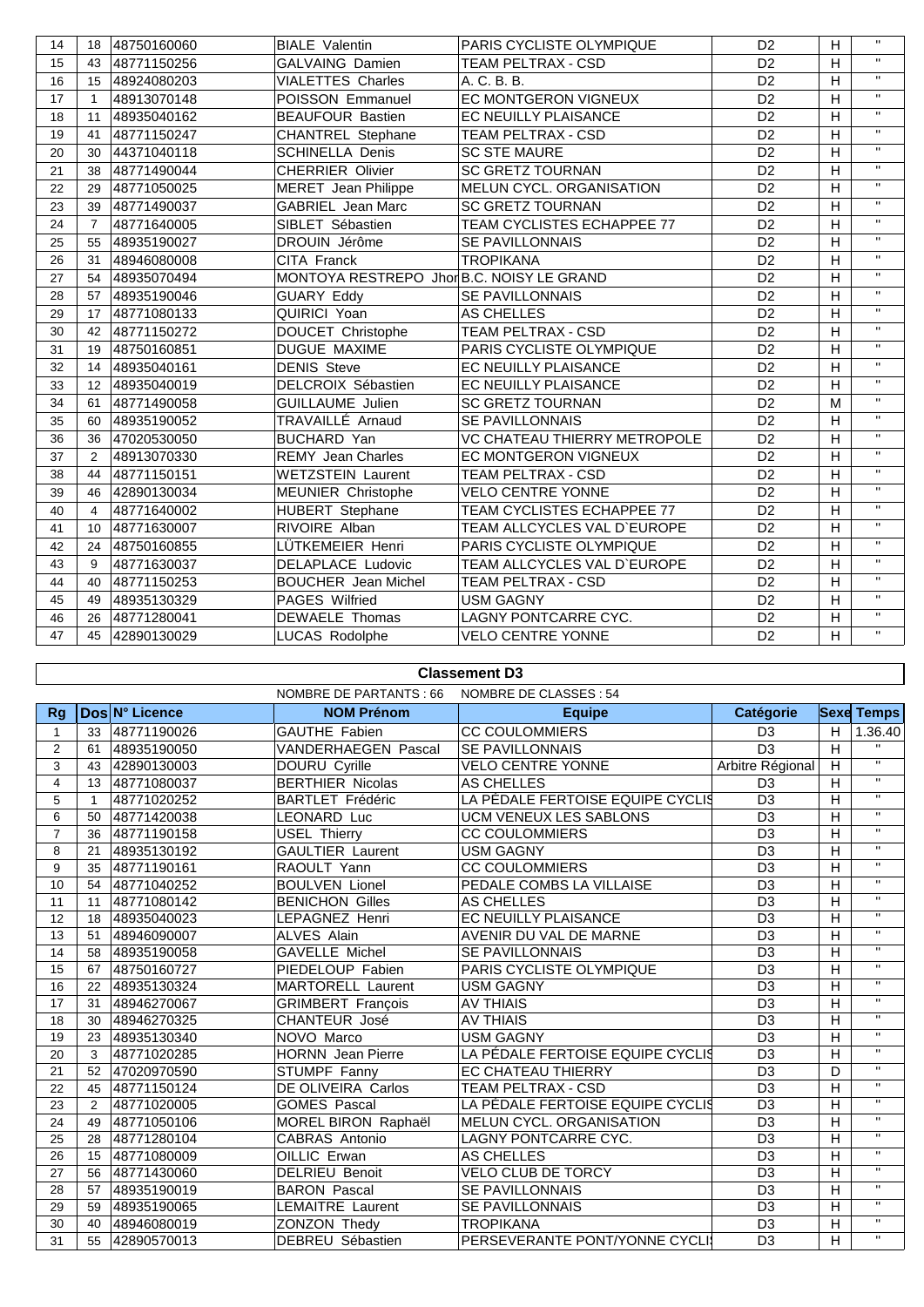| 32 | 39 | 48946080026 | NANESIE Eddy               | TROPIKANA                        | D <sub>3</sub> | н | $\mathbf{H}$ |
|----|----|-------------|----------------------------|----------------------------------|----------------|---|--------------|
| 33 | 47 | 48771150265 | <b>MORIN Christophe</b>    | TEAM PELTRAX - CSD               | D <sub>3</sub> | н | $\mathbf{H}$ |
| 34 | 32 | 48771190020 | <b>BOUTIN Gaël</b>         | <b>CC COULOMMIERS</b>            | D <sub>3</sub> | н | $\mathbf{H}$ |
| 35 | 41 | 48750240225 | <b>RENAIS Rodolphe</b>     | US METRO TRANSPORTS              | D <sub>3</sub> | н | $\mathbf{H}$ |
| 36 | 37 | 48935330047 | <b>LEMAITRE Laurent</b>    | <b>ES STAINS-CYCLISME</b>        | D <sub>3</sub> | н | $\mathbf{u}$ |
| 37 | 25 | 48935130115 | <b>SEGUIN Philippe</b>     | USM GAGNY                        | D <sub>3</sub> | н | $\mathbf{H}$ |
| 38 |    | 48771630031 | LEFORT Christophe          | TEAM ALLCYCLES VAL D`EUROPE      | D <sub>3</sub> | н | $\mathbf{H}$ |
| 39 | 66 | 48771230151 | <b>BARDIN Philippe</b>     | VC SULPICIEN                     | D <sub>3</sub> | н | $\mathbf{H}$ |
| 40 | 46 | 48771150004 | <b>GILARDINI Vincent</b>   | TEAM PELTRAX - CSD               | D <sub>3</sub> | н | $\mathbf{H}$ |
| 41 | 60 | 48935190048 | RENARD Alain               | <b>SE PAVILLONNAIS</b>           | D <sub>3</sub> | н | $\mathbf{u}$ |
| 42 | 42 | 48771140048 | MAGE Frédéric              | <b>JS FERTE GAUCHER</b>          | D <sub>3</sub> | н | $\mathbf{u}$ |
| 43 | 6  | 48771630040 | LE FRERE Frédéric          | TEAM ALLCYCLES VAL D`EUROPE      | D <sub>3</sub> | н | $\mathbf{H}$ |
| 44 | 64 | 48771630038 | <b>ARROYO Luis</b>         | TEAM ALLCYCLES VAL D`EUROPE      | D <sub>3</sub> | н | $\mathbf{H}$ |
| 45 | 5  | 48771020099 | PRUVOST Sébastien          | LA PÉDALE FERTOISE EQUIPE CYCLIS | D <sub>3</sub> | н | $\mathbf{H}$ |
| 46 | 17 | 48771080005 | TAIEB Franck               | AS CHELLES                       | D <sub>3</sub> | н | $\mathbf{H}$ |
| 47 | 62 | 48935190034 | VAZQUEZ Angel              | <b>SE PAVILLONNAIS</b>           | D <sub>3</sub> | н | $\mathbf{u}$ |
| 48 | 27 | 42891050307 | <b>TIMBERT Patrick</b>     | VELO CLUB DU SENONAIS            | D <sub>3</sub> | н | $\mathbf{H}$ |
| 49 | 63 | 48771640019 | <b>GONZO</b> Jean Philippe | TEAM CYCLISTES ECHAPPEE 77       | D <sub>3</sub> | н | $\mathbf{H}$ |
| 50 | 10 | 48957140081 | PIRIOU Bruno               | PARISIS A.C. 95                  | D <sub>3</sub> | н | $\mathbf{H}$ |
| 51 | 16 | 48771080019 | SENET Frédéric             | AS CHELLES                       | D <sub>3</sub> | н | $\mathbf{H}$ |
| 52 | 44 | 47020530009 | VAN NIMMEN Romuald         | VC CHATEAU THIERRY METROPOLE     | D <sub>3</sub> | н | $\mathbf{H}$ |
| 53 | 14 | 48771080118 | DAUDET Christophe          | AS CHELLES                       | D <sub>3</sub> | н | $\mathbf{H}$ |

## **Classement D4**

|                 | NOMBRE DE PARTANTS : 73<br>NOMBRE DE CLASSES : 63 |                |                             |                                    |                     |                |                           |  |
|-----------------|---------------------------------------------------|----------------|-----------------------------|------------------------------------|---------------------|----------------|---------------------------|--|
| Rg              |                                                   | Dos N° Licence | <b>NOM Prénom</b>           | <b>Equipe</b>                      | Catégorie           |                | <b>Sexe Temps</b>         |  |
| $\mathbf{1}$    | 44                                                | 47020970046    | <b>LETE Frédéric</b>        | EC CHATEAU THIERRY                 | D <sub>4</sub>      | H              | $\overline{1.25.24}$      |  |
| 2               | 9                                                 | 48935040121    | <b>NOLIUS Bernard</b>       | EC NEUILLY PLAISANCE               | D <sub>4</sub>      | H              |                           |  |
| $\overline{3}$  | 6                                                 | 48935040148    | LEGENTIL Serge              | EC NEUILLY PLAISANCE               | $\overline{D4}$     | $\overline{H}$ | $\overline{\mathbf{u}}$   |  |
| $\overline{4}$  | 17                                                | 48771080057    | <b>HUET</b> Laurent         | <b>AS CHELLES</b>                  | D <sub>4</sub>      | H              | $\overline{\mathbf{u}}$   |  |
| 5               | $\overline{2}$                                    | 48935040157    | <b>BLANCO Angelo</b>        | <b>EC NEUILLY PLAISANCE</b>        | D <sub>4</sub>      | $\overline{H}$ | $\overline{u}$            |  |
| $\,6$           | 22                                                | 48913070255    | PAPINAUD Joël               | EC MONTGERON VIGNEUX               | $\overline{D4}$     | $\overline{H}$ | $\mathbf{H}$              |  |
| $\overline{7}$  | 14                                                | 48771630039    | DUBUSSET Alain              | TEAM ALLCYCLES VAL D'EUROPE        | D4                  | $\overline{H}$ | $\overline{u}$            |  |
| 8               | 68                                                | 48935190047    | <b>VAN VETTEREN Thierry</b> | <b>SE PAVILLONNAIS</b>             | $\overline{D4}$     | $\overline{H}$ | $\overline{\mathbf{u}}$   |  |
| 9               | 47                                                | 48913400003    | RAMOS Eric                  | <b>CMOM TEAM CYCLISTE MORANGIS</b> | inisateur Critériun | $\overline{H}$ | $\overline{u}$            |  |
| 10              | 11                                                | 48935230006    | <b>DEWILDE Philippe</b>     | <b>EC NOISEENNE</b>                | D <sub>4</sub>      | $\overline{H}$ | $\overline{u}$            |  |
| 11              | 45                                                | 48946040414    | <b>PATOUILLET Marie</b>     | <b>US CRETEIL</b>                  | 1ère Catégorie      | D              | $\overline{u}$            |  |
| 12              | 71                                                | 48758000195    | <b>GRIPPAI Pascal</b>       |                                    | D <sub>4</sub>      | $\overline{H}$ | $\overline{u}$            |  |
| 13              | 37                                                | 48935130059    | LEBOUCQ Bernard             | <b>USM GAGNY</b>                   | D <sub>4</sub>      | $\overline{H}$ | $\overline{\mathbf{u}}$   |  |
| 14              | 27                                                | 48913390037    | <b>MILLERET Laurent</b>     | <b>EC MORSANG SUR ORGE</b>         | D <sub>4</sub>      | $\overline{H}$ | $\overline{\mathbf{u}}$   |  |
| 15              | 62                                                | 48935190059    | CALLICO Bruno               | SE PAVILLONNAIS                    | D <sub>4</sub>      | $\overline{H}$ | $\overline{\mathbf{u}}$   |  |
| 16              | 30                                                | 48771190041    | <b>BORROZ</b> Jean Louis    | <b>CC COULOMMIERS</b>              | D <sub>4</sub>      | H              | $\overline{u}$            |  |
| 17              | 35                                                | 48771190071    | MONDAMERT Patrick           | <b>CC COULOMMIERS</b>              | D <sub>4</sub>      | $\overline{H}$ | $\overline{\mathbf{u}}$   |  |
| $\overline{18}$ | 3                                                 | 48935040095    | DESESQUELLE William         | EC NEUILLY PLAISANCE               | $\overline{D4}$     | $\overline{H}$ | $\overline{u}$            |  |
| 19              | 70                                                | 48946030056    | <b>NICOLLE François</b>     | VC DES CHEMINOTS ET VILLENEUVOI    | $\overline{D4}$     | H              | $\overline{''}$           |  |
| 20              | 23                                                | 48913070321    | PEROTTO Lucien              | EC MONTGERON VIGNEUX               | D <sub>4</sub>      | $\overline{H}$ | $\overline{\mathbf{u}}$   |  |
| 21              | $\sqrt{5}$                                        | 48935040022    | FOUESNANT Frédéric          | EC NEUILLY PLAISANCE               | D <sub>4</sub>      | $\overline{H}$ | $\overline{\mathbf{u}}$   |  |
| 22              | 54                                                | 48935100249    | <b>CREUSILLET Stéphane</b>  | <b>VCA DU BOURGET</b>              | D <sub>4</sub>      | H              | $\overline{\mathbf{u}}$   |  |
| 23              | 29                                                | 48771280155    | REGNAULT Tristan            | LAGNY PONTCARRE CYC.               | D <sub>4</sub>      | $\overline{H}$ | $\overline{\mathbf{u}}$   |  |
| 24              | 64                                                | 48935190062    | <b>LAYEN Pascal</b>         | SE PAVILLONNAIS                    | D <sub>4</sub>      | H              | $\overline{u}$            |  |
| 25              | 56                                                | 48771040250    | <b>LIBRE David</b>          | PEDALE COMBS LA VILLAISE           | D <sub>4</sub>      | H              | $\overline{u}$            |  |
| $\overline{26}$ | 12                                                | 48935230014    | <b>MORVAN Patrick</b>       | <b>EC NOISEENNE</b>                | $\overline{D4}$     | $\overline{H}$ | $\overline{u}$            |  |
| 27              | 49                                                | 48771150210    | <b>REINE Thierry</b>        | <b>TEAM PELTRAX - CSD</b>          | D <sub>4</sub>      | $\overline{H}$ | $\overline{u}$            |  |
| 28              | 72                                                | 48935040082    | RENAUX Raymond              | EC NEUILLY PLAISANCE               | $\overline{D4}$     | H              | $\overline{u}$            |  |
| 29              | 26                                                | 48782160131    | <b>GIROU Philippe</b>       | EC VELIZY 78                       | D4                  | $\overline{H}$ | $\overline{\mathbf{u}}$   |  |
| 30              | 13                                                | 48771630036    | <b>BOUYER</b> Jacques       | TEAM ALLCYCLES VAL D'EUROPE        | D <sub>4</sub>      | H              | $\overline{\mathfrak{n}}$ |  |
| 31              | 10                                                | 48935040158    | NOURRY LAURENT              | <b>EC NEUILLY PLAISANCE</b>        | D <sub>4</sub>      | $\overline{H}$ | $\overline{\mathbf{u}}$   |  |
| 32              | 65                                                | 48935190054    | ROULAND Hervé               | <b>SE PAVILLONNAIS</b>             | $\overline{D4}$     | $\overline{H}$ | $\overline{\mathbf{u}}$   |  |
| 33              | 8                                                 | 48935040142    | MAGDO Alain                 | EC NEUILLY PLAISANCE               | D <sub>4</sub>      | $\overline{H}$ | $\overline{\mathbf{u}}$   |  |
| 34              | 57                                                | 48935070510    | <b>ACHACHE Farid</b>        | <b>B.C. NOISY LE GRAND</b>         | D <sub>4</sub>      | $\overline{H}$ | $\overline{u}$            |  |
| 35              | 32                                                | 48771190031    | <b>HERVILLARD Gilles</b>    | <b>CC COULOMMIERS</b>              | $\overline{D4}$     | $\overline{H}$ | $\overline{u}$            |  |
| 36              | 53                                                | 48935100100    | <b>BROCQUE Michel</b>       | <b>VCA DU BOURGET</b>              | D <sub>4</sub>      | $\overline{H}$ | $\overline{\mathbf{u}}$   |  |
| 37              | 67                                                | 48935190055    | TRAVAILLE Julie             | <b>SE PAVILLONNAIS</b>             | D <sub>4</sub>      | D              | $\overline{u}$            |  |
| 38              | 55                                                | 48771520084    | ROULLAND Christophe         | <b>TEAM CYCLISTE BUSSY</b>         | D <sub>4</sub>      | $\overline{H}$ | $\overline{\mathbf{u}}$   |  |
| 39              | 40                                                | 48771010507    | <b>BAUDRY Bernard</b>       | <b>ESC MEAUX</b>                   | $\overline{D4}$     | $\overline{H}$ | $\overline{\mathbf{u}}$   |  |
| 40              | 69                                                | 48946030008    | <b>BEAUDIC Thierry</b>      | VC DES CHEMINOTS ET VILLENEUVOI    | D <sub>4</sub>      | $\overline{H}$ | $\overline{u}$            |  |
| 41              | 34                                                | 48771190153    | <b>MENNESSON Michel</b>     | <b>CC COULOMMIERS</b>              | D <sub>4</sub>      | H              | $\mathbf{H}$              |  |
| 42              | 46                                                | 46880440004    | AGGAR Ahcen                 | SORIUS CLUB CYCLISTE               | D <sub>4</sub>      | $\overline{H}$ | $\overline{\mathbf{u}}$   |  |
| 43              | 51                                                | 42891050379    | <b>METAIS Philippe</b>      | <b>VELO CLUB DU SENONAIS</b>       | D <sub>4</sub>      | H              | $\overline{\mathbf{u}}$   |  |
| 44              | 48                                                | 48771150234    | <b>PEROT Jacky</b>          | TEAM PELTRAX - CSD                 | D <sub>4</sub>      | H              | $\overline{u}$            |  |
| 45              | 42                                                | 48771010517    | FLRURY Laurent              | <b>ESC MEAUX</b>                   | $\overline{D4}$     | H.             | $\overline{\mathbf{u}}$   |  |